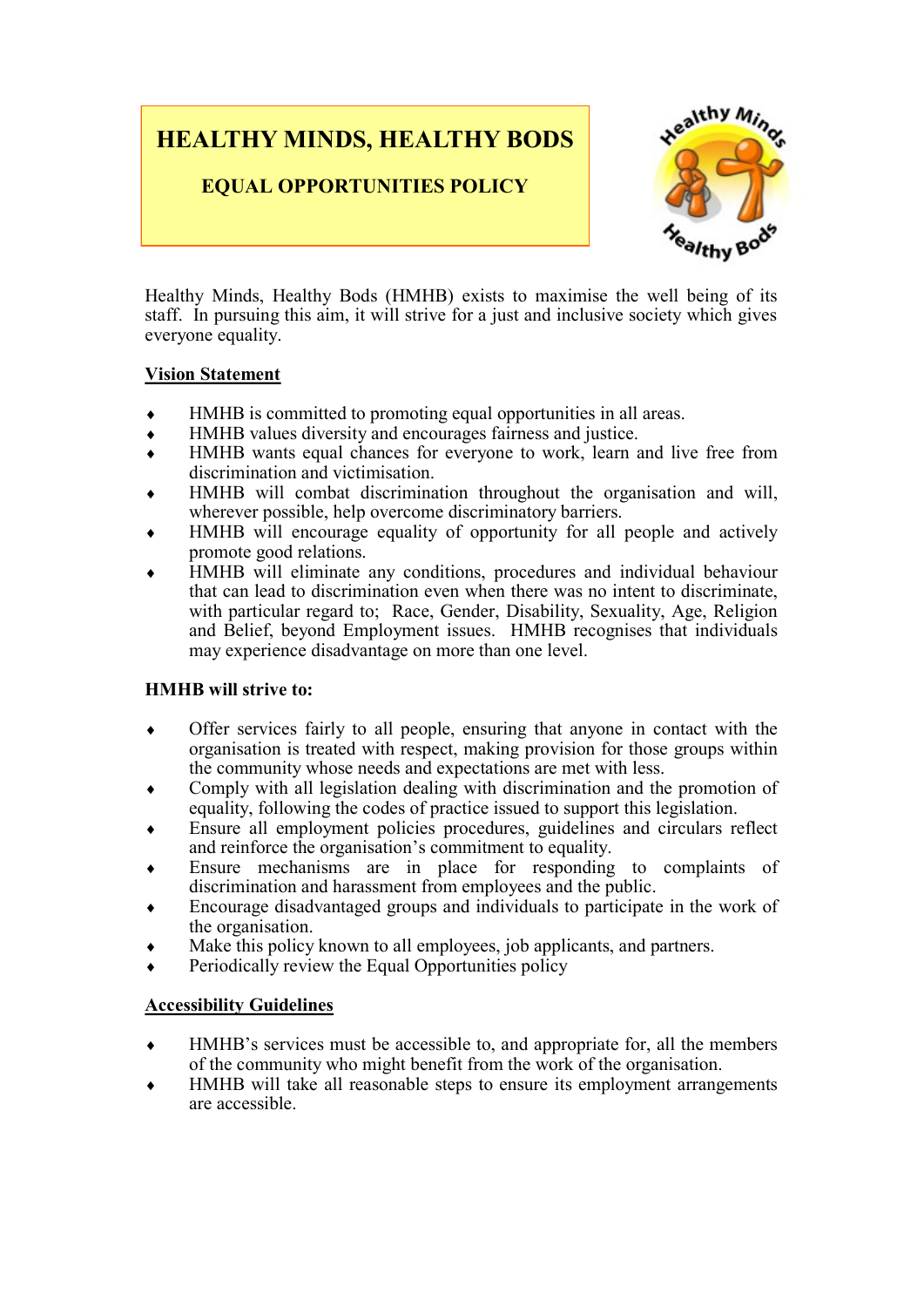# **HEALTHY MINDS, HEALTHY BODS**

**EQUAL OPPORTUNITIES POLICY**



#### **HMHB will strive to:**

- Facilitate physical access into any buildings that come under the control of the organisation. If unable to do this, HMHB will take all reasonable steps to provide an alternative method of making their work available to all groups.
- Monitor and evaluate accessibility in order to make any necessary improvements. In particular, using consultation to understand the needs and expectations of service users, potential users, and the workforce.
- Use communication methods that are appropriate and sensitive.
- Publicise, if necessary, the variety of ways in which services can be accessed.
- Improve, if required, the accessibility of employment arrangements or physical features of the workplace to meet the needs of staff and applicants with disabilities or other needs.
- Explore multi-channel access to information and services that extends choice and convenience to all of the organisation's clients.

#### **Employment Training and Organisational Development**

- HMHB is committed to ensuring that all of its employment policies, procedures, guidelines and circulars will reflect and reinforce the organisation's commitment to equality.
- HMHB will seek to create a prejudice-free and supportive working environment.

#### **With regard to recruitment and selection, HMHB will strive to:**

- Ensure that all employees are recruited and promoted on the basis of ability and other objective relevant criteria.
- Work towards ensuring that, through recruitment, its workforce best represents the community it serves.
- Be committed to equality of opportunity for all people and protect against all forms of discrimination, with a particular regard to: Gender, Race, Disability, Age, Sexuality, Religion and Belief.
- Ensure that it communicates job opportunities to all sections of the community. The organisation will scrutinise the recruitment process to ensure they do not discriminate or discourage applications from any sections of the community.
- Ensure that any of its employees who are part of any recruitment panel are trained on appropriate equalities issues.
- Use appropriate legislation as a framework for action to support the recruitment process in a positive way.
- Collect and use, if necessary, any recruitment information to support a fair and effective recruitment process.